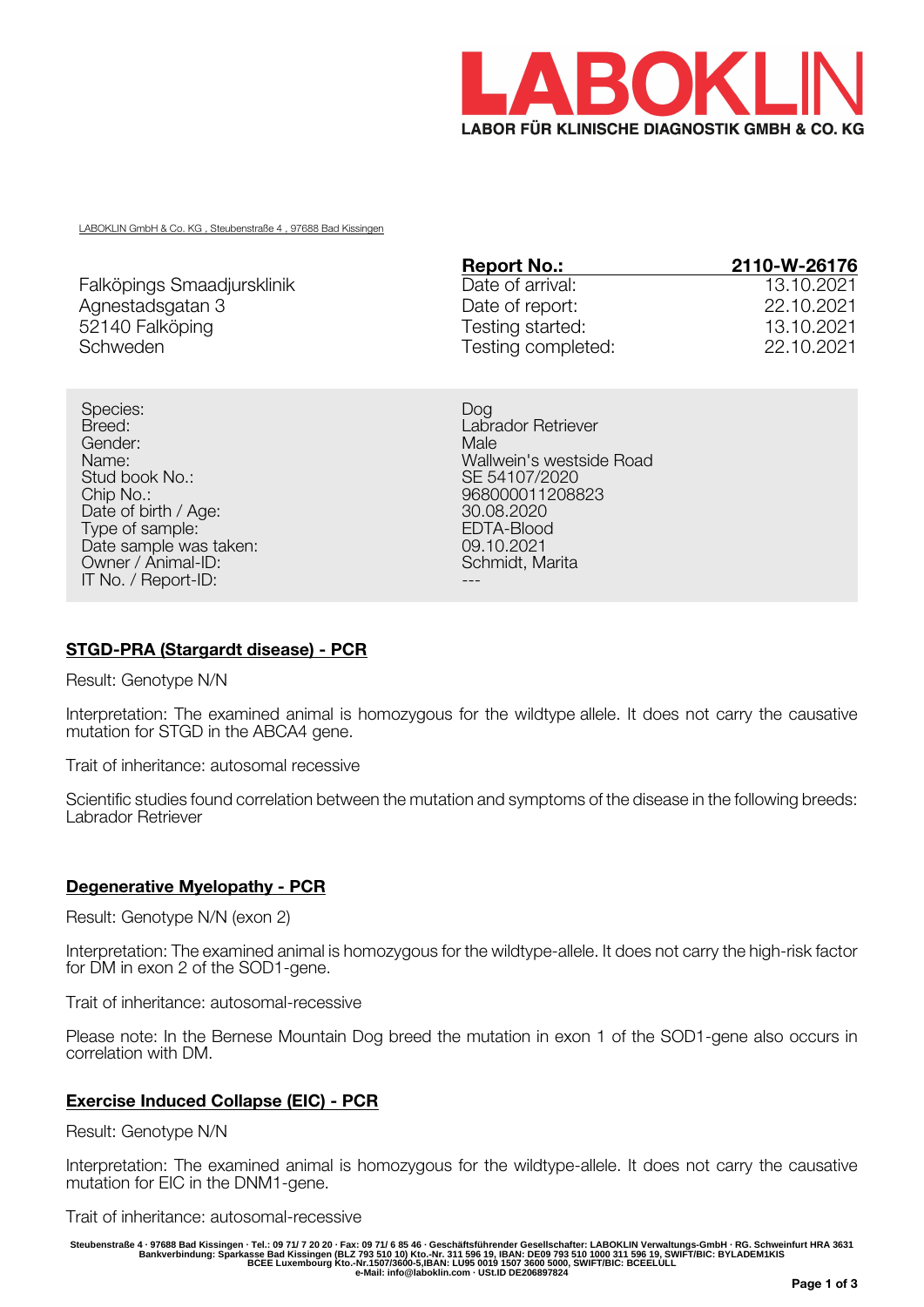

Scientific studies found correlation between the mutation and symptoms of the disease in the following breeds: Boykin Spaniel, Chesepeake Bay Retriever, Clumber Spaniel, Curly Coated Retriever, Labrador Retriever, Old English Sheepdog, Pembroke Welsh Corgi and Wirehairede Pointer

### **Hereditary nasal parakeratosis (HNPK) - PCR**

#### Result: Genotype N/N

Interpretation: The examined animal is homozygous for the wildtype-allele. It does not carry the causative mutation for HNPK in the SUV39H2-gene.

Trait of inheritance: autosomal-recessive

Scientific studies found correlation between the mutation and symptoms of the disease in the following breeds: Labrador Retriever

### **Dwarfism (Skeletal Dysplasia 2) - PCR**

Result: Genotype N/N

Interpretation: The examined animal is homozygous for the wildtype-allele. It does not carry the causative mutation for SD2 in the COL11A2-gene.

Trait of inheritance: autosomal-recessive

Scientific studies found correlation between the mutation and symptoms of the disease in the following breeds: Labrador Retriever

#### **Hereditary myopathy (CNM) - PCR**

Result: Genotype N/N

Interpretation: The examined animal is homozygous for the wildtype-allele. It does not carry the causative mutation for cnm myopathy in the PTPLA-gene.

Trait of inheritance: autosomal-recessive

Scientific studies found correlation between the mutation and symptoms of the disease in the following breeds: Labrador Retriever Other forms of myopathy cannot be excluded by this test.

#### **prcd-PRA (partner lab) - PCR**

Result: Genotype N/N (A)

Interpretation: The examined animal is homozygous for the wildtype-allele. It does not carry the causative mutation for prcd-PRA in the PRCD-gene.

Trait of inheritance: autosomal-recessive

Scientific studies found correlation between the mutation and symptoms of the disease in the following breeds: Australian cattle dog, American Cocker Spaniel, American Eskimo Dog, Australian Shepherd, Australian Stumpy Tail Cattle Dog, Barbet, Bearded Collie, Bolognese, Bolonka Zwetna, Chesapeake Bay Retriever, Chihuahua, Chinese Crested, English Cocker Spaniel, English Shepherd, Entlebucher Mountain Dog, Finnish Lapphund, German Spitz, Giant Schnauzer, Golden Retriever, Jack Russell Terrier, Karelian Beardog, Kuvasz, Lagotto Romagnolo, Lapponian Herder, Labrador Retriever, Markiesje, Norwegian Elkhound, Nova Scotia Duck Tolling Retriever, Parson Russell Terrier, Portugese Water Dog, Poodle, Schipperke, Swedish Lapphound, Silky Terrier, Spanish Water Dog, Swedish Lapphund, Wäller, Yorkshire Terrier.